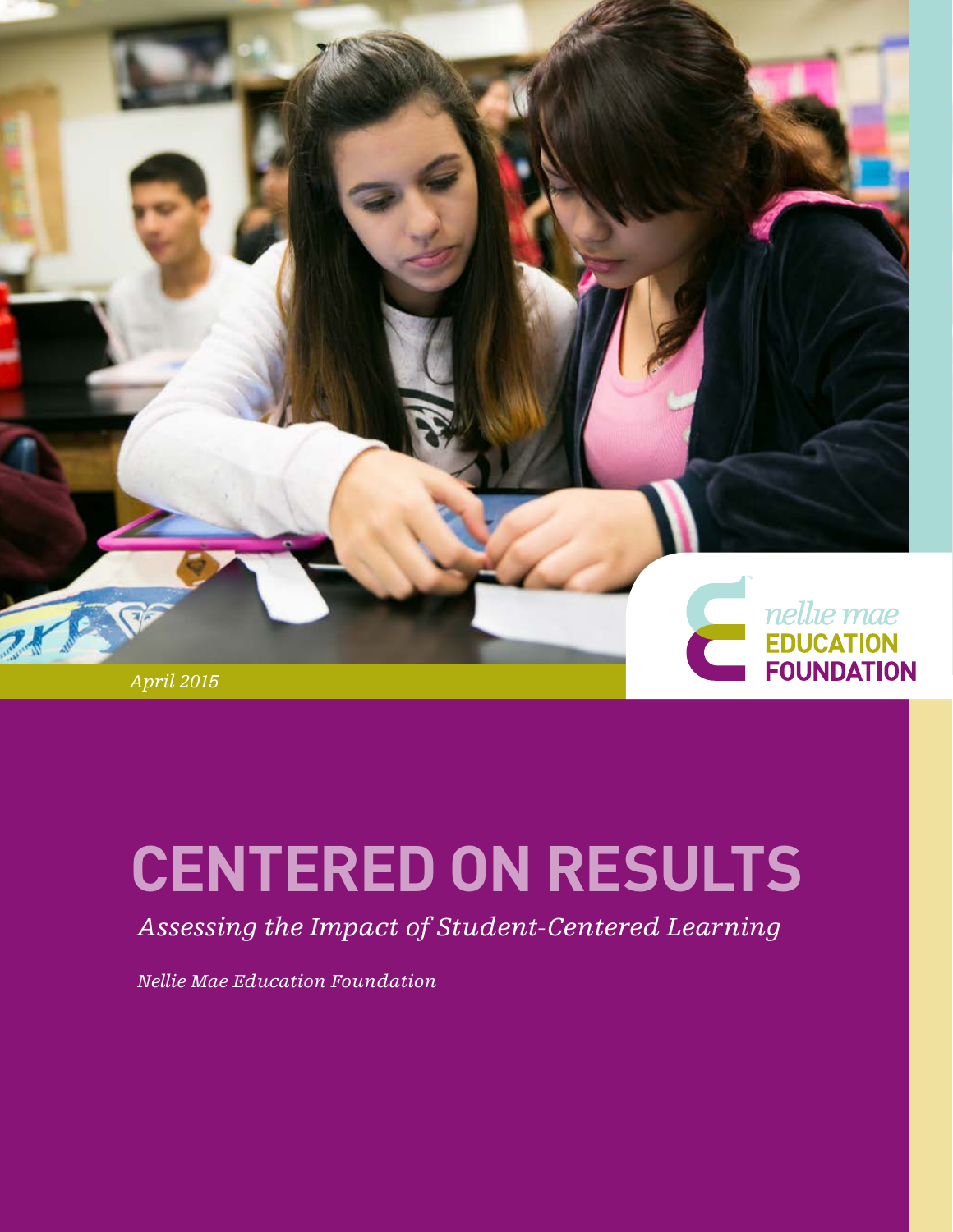#### **ABOUT THE NELLIE MAE EDUCATION FOUNDATION**

The Nellie Mae Education Foundation is the largest philanthropic organization in New England that focuses exclusively on education. The Foundation supports the promotion and integration of student-centered approaches to learning at the high school level across New England—where learning is personalized; learning is competency-based; learning takes place anytime, anywhere; and students exert ownership over their own learning. To elevate student-centered approaches, the Foundation utilizes a four-part strategy that focuses on: building educator ownership, leadership and capacity; advancing quality and rigor of student-centered learning practices; developing effective systems designs; and building public understanding and demand. Since 1998, the Foundation has distributed over \$210 million in grants. For more information about the Nellie Mae Education Foundation, visit [nmefoundation.org.](http://www.nmefoundation.org)

#### **ACKNOWLEDGEMENTS**

The studies featured in this report reflect the tireless dedication of numerous individuals to the various and seemingly never-ending components of the research, writing, and editing process. To Mhora Lorentston and Margot Snellback of EDUCATION CONNECTION; Frank LaBanca, formerly of EDUCATION CONNEC-TION; Yueming Jia, Youn Joo Oh, and Bernadette Sibuma of Education Development Center; Kirk Walters, Toni Smith, Steve Leinwand, Wendy Surr, Abigail Stein, and Paul Bailey of American Institutes of Research; Heather Lewis-Charp, Linda Darling-Hammond, Tina Law, Diane Friedlaender, Channa Mae Cook-Harvey, Nikole Richardson, and Joe Feldman of SCOPE, thank you for your commitment to accurately portraying the evidence and stories gathered through your research. To Katie Bayerl, with the assistance of Beth M. Miller, formerly of Nellie Mae Education Foundation, thank you for contributing your insightful writing and framing skills to this report. The Nellie Mae Education Foundation is extremely grateful to you all; we remain confident that your work will contribute to the advancement of student-centered learning and positive outcomes for students.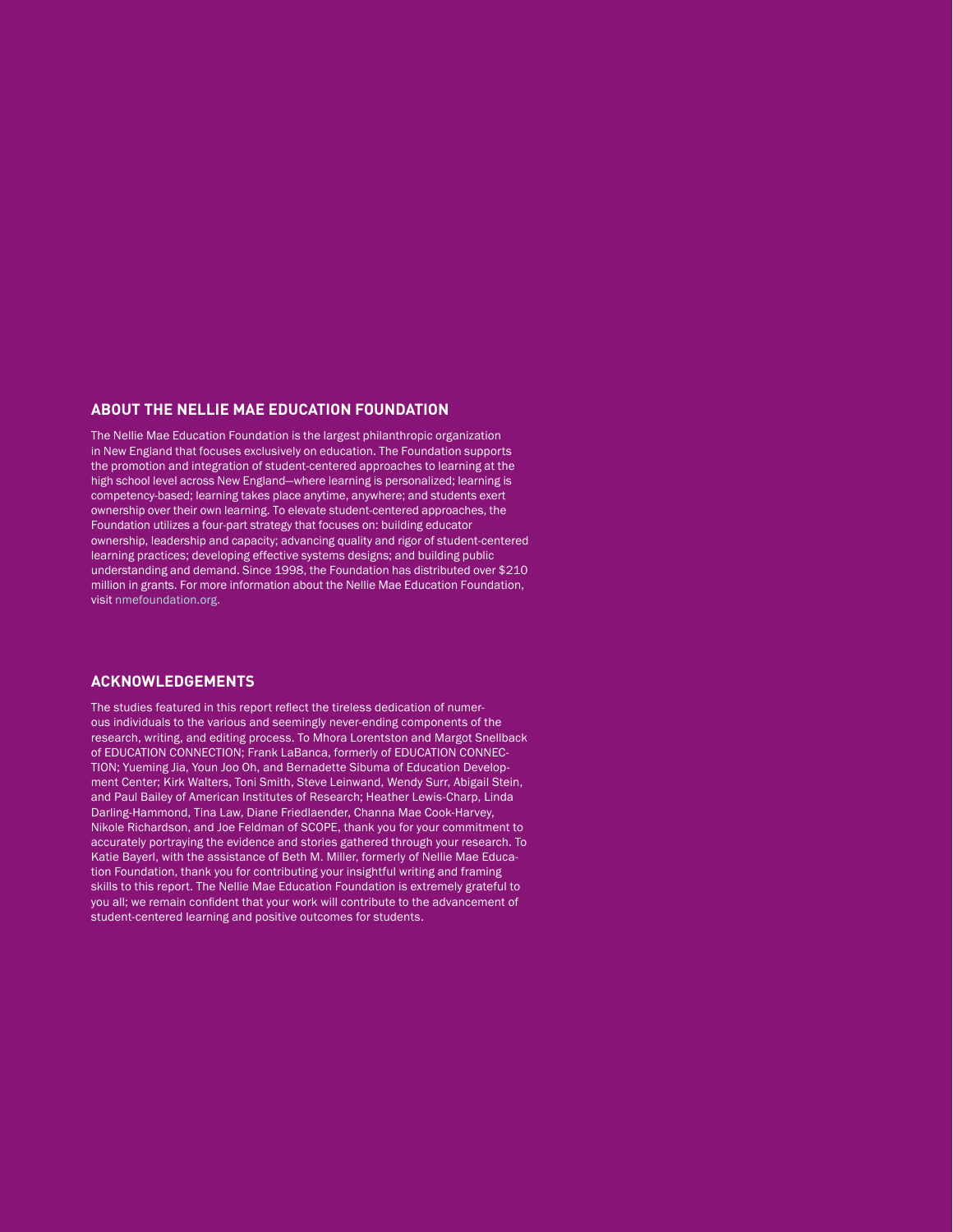

### *Introduction*

Today we have more information than ever about what students need to succeed in school. We know, for example, that young people learn best when they feel positive about the learning process, experience strong connections with others, perceive value in the task at hand, believe that their efforts will pay off, and have the skills to be successful. Over the past several years, the Nellie Mae Education Foundation (Nellie Mae) has invested in connecting the dots across diverse areas of research on the optimum conditions for student learning through the [Students at the Center](http://studentsatthecenterhub.org/about/) initiative. This work has shaped the foundation's definition of student-centered learning—the instructional practices that support children and youth to learn deeply and achieve long-term success.

While many of the concepts and approaches that comprise student-centered learning have deep roots in learning theory, the cognitive sciences, and youth and child development, empirical research on student-centered learning's impact in K-12 classrooms remains limited. To address this gap, Nellie Mae recently commissioned a series of studies that evaluate the effects of a variety of student-centered practices in secondary schools. The outcomes of the studies were largely positive, demonstrating meaningful effects on student achievement and engagement. The studies also help illustrate what student-centered learning can look like in a range of contexts, including high school math classrooms, STEM courses that blend online and in-person learning, and whole-school models that infuse studentcentered practices throughout the curriculum.

Together, these studies strengthen the evidence base for those seeking to identify practices that will produce the greatest benefits for students. Furthermore, they provide new insights into how to achieve the highest outcomes equitably. These studies look at how to ensure that all students—including those in underserved groups—get an opportunity to reach the common goal of college and career readiness.

We hope school leaders, teachers, and others can draw on the highlights we present here to enhance their own efforts to improve student outcomes. From these studies and others (Conley 2012; Farrington, Roderick et al. 2012; Darling-Hammond and Falk 2013; Mehta 2013; Wolfe, Steinberg et al. 2013; Hess and Gong 2014; Zeiser, Taylor et al. 2014; see [studentsatthecenterhub.org](http://studentsatthecenterhub.org) for additional research), we've learned a great deal about what it takes to deepen student learning and build skills for long-term success. Now, it's time to equip all young people with the rich learning opportunities they need to thrive in school and beyond.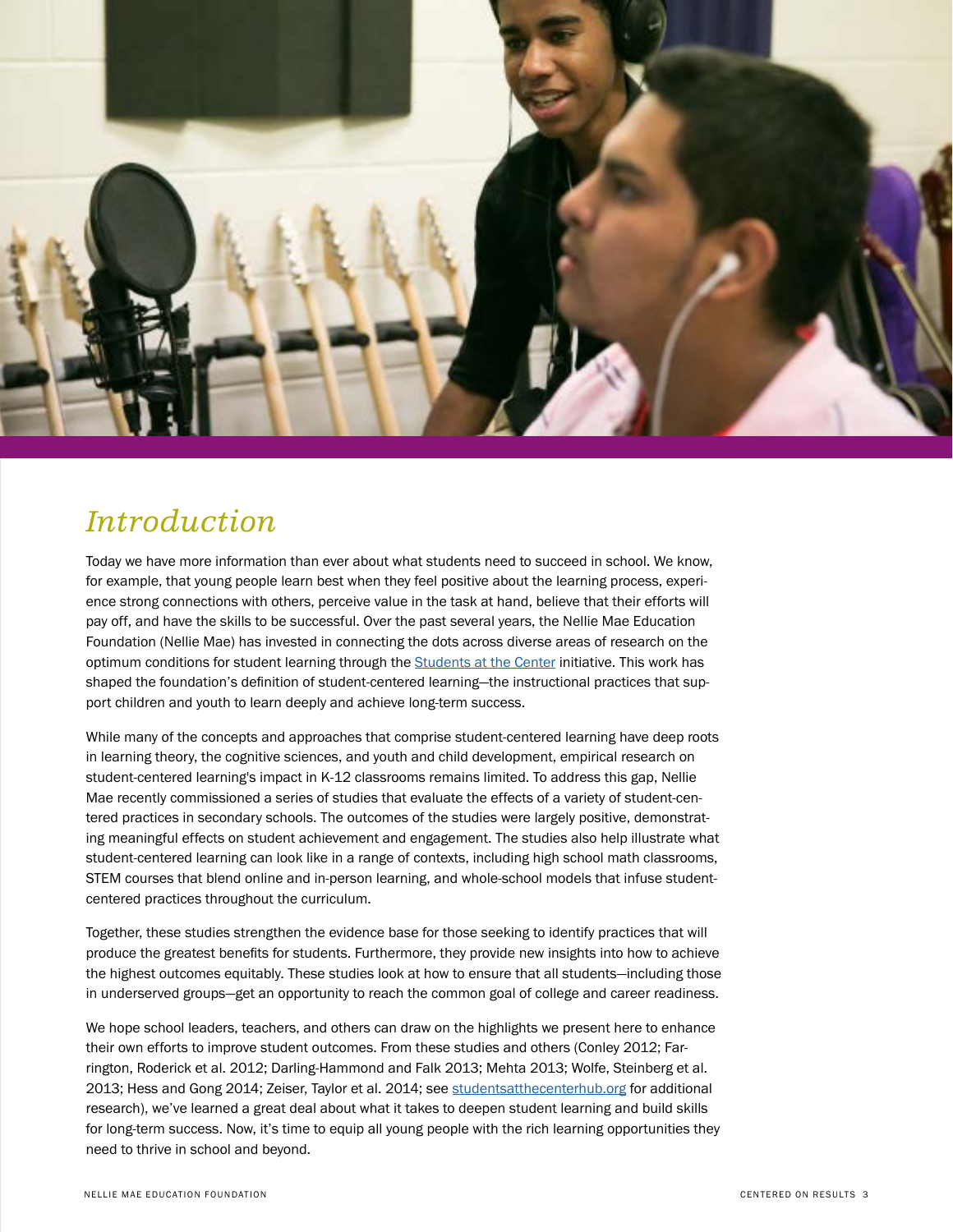

## *What is Student-Centered Learning?*

Student-centered learning does not represent a single curriculum, model, or practice. Rather, it draws on a variety of concepts in education, the brain sciences, and the child and youth development fields, comprising those instructional practices that engage individuals in learning deeply and reaching their highest potential.

Nellie Mae has identified four tenets of student-centered learning:

- **Learning is personalized:** Personalized learning recognizes that students engage in different ways and in different places. Students benefit from individually-paced, targeted learning tasks that start from where the student is, formatively assess existing skills and knowledge, and address the student's needs and interests.
- **Learning is competency-based:** Students move ahead when they have demonstrated mastery of content, not when they've reached a certain birthday or endured the required hours in a classroom.
- **Learning happens anytime, anywhere:** Learning takes place beyond the traditional school day, and even the school year. The school's walls are permeable – learning is not restricted to the classroom.
- **Students take ownership over their learning:** Student-centered learning engages students in their own success – and incorporates their interests and skills into the learning process. Students support each other's progress and celebrate success.

# *Take a Closer Look*

The following pages offer highlights from three studies commissioned by Nellie Mae to examine student-centered learning in depth—what it looks like, and how students may benefit. Each study examined a different aspect of this developing approach:

- [Blended Instruction: Measuring the Impact of Technology-Enhanced, Student-Centered Learn](http://www.nmefoundation.org/resources/student-centered-learning/blended-instruction)[ing on the Achievement, Academic Engagement, and Skills Acquisition of Underserved Stu](http://www.nmefoundation.org/resources/student-centered-learning/blended-instruction)[dents.](http://www.nmefoundation.org/resources/student-centered-learning/blended-instruction) EDUCATION CONNECTION, 2014.
- [An Up-Close Look at Student-Centered Math Teaching: A Study of Highly Regarded High School](http://www.nmefoundation.org/resources/student-centered-learning/an-up-close-look-at-student-centered-math-teaching)  [Teachers and Their Students.](http://www.nmefoundation.org/resources/student-centered-learning/an-up-close-look-at-student-centered-math-teaching) The American Institutes of Research, 2014.
- [Student-Centered Schools: Closing the Opportunity Gap.](http://www.nmefoundation.org/resources/student-centered-learning/student-centered-schools-study-closing-the-opportu) Stanford Center for Opportunity Policy in Education, 2014. (multiple publications)

*To view related research and tools produced through our Students at the Center initiative with Jobs for the Future, visit: [studentsatthecenterhub.org](http://studentsatthecenterhub.org/)*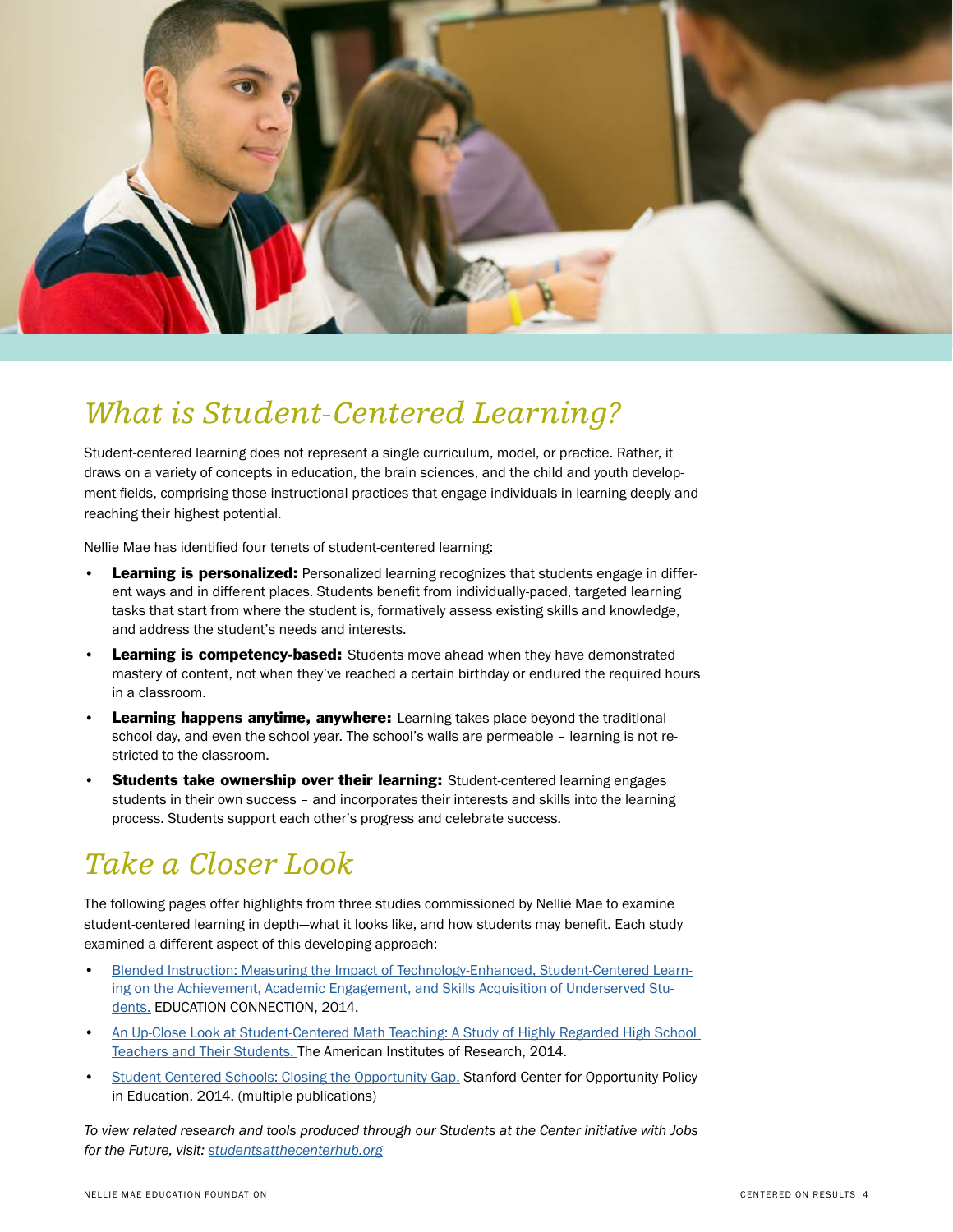### *Study 1*

### BLENDED INSTRUCTION: HARNESSING TECHNOLOGY TO DEEPEN STUDENT ENGAGEMENT AND LEARNING



**[BLENDED INSTRUCTION](http://www.nmefoundation.org/resources/student-centered-learning/centered-on-results)** *Measuring the impact of technology-enhanced, student-centered learning on the academic engagement, skills acquisition, and achievement of underserved students*

To access the full study, *Blended Instruction: Measuring the Impact of Technology-Enhanced, Student-Centered Learning on the Achievement, Academic Engagement, and Skills Acquisition of Underserved Students,*  visit: [www.nmefoundation.](http://www.nmefoundation.org/resources/student-centered-learning/centered-on-results) [org/resources.](http://www.nmefoundation.org/resources/student-centered-learning/centered-on-results)

As digital technologies feature evermore prominently in schools and students' lives, educators face new questions about how to best harness technology's strengths to further student learning. When used well, many new and emerging technologies can help teachers to personalize instruction, foster collaboration, and engage students more deeply with the curriculum. It is an area ripe for innovation and research.

STEM21 Academy offers a promising approach. The program engages cohorts of grades 9-12 students in courses that



blend online learning with in-person support and through which students simultaneously master digital media skills and advanced content in the sciences. STEM21 Academy's approach to blended learning exemplifies many elements of student-centered learning and includes four core components.

- 1. **Technology-enhanced learning:** Students access differentiated learning activities and participate in tutorials, online forums, and other forms of virtual interaction through an online platform. The teacher serves primarily as a facilitator, supporting students via messaging, online posts, and discussion forums, as well as one-on-one time in the classroom.
- 2. **Experiential learning:** Students collaborate with professionals through off-campus meetings, online video conferences, in-person interviews, guest lectures, and an end-of-year exposition.
- 3. Digital portfolios: Students document and showcase their work on personal websites, using this medium to define their interests, demonstrate expertise, and celebrate growth.
- 4. Proficiency assessments: Authentic, project-based assessments allow students to make choices about

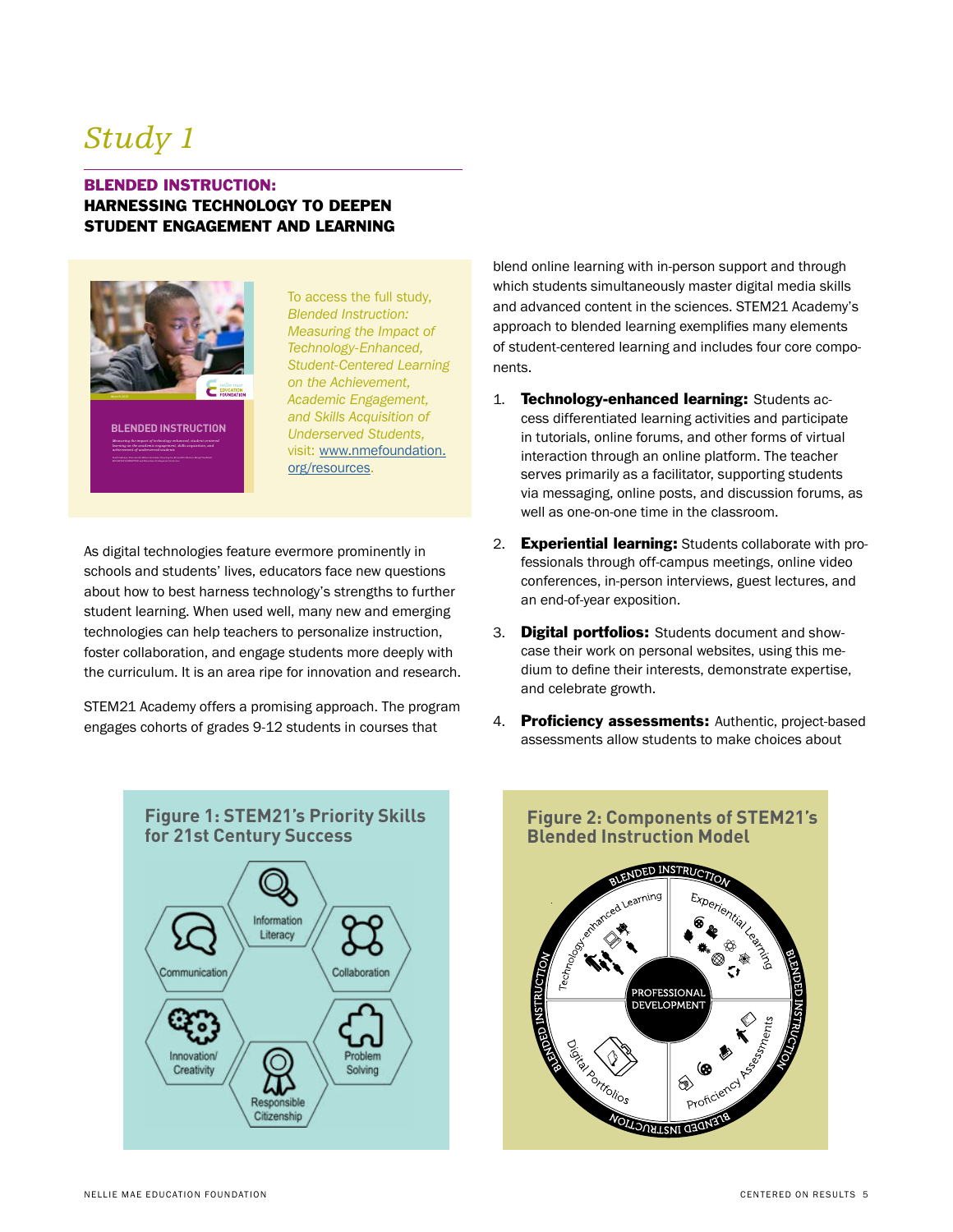

how they demonstrate mastery. Every course culminates in a Challenge Project through which student teams develop, research, and present a solution to an open-ended, real-world problem.

### STUDY DESIGN

EDUCATION CONNECTION conducted a mix-methods study of 9th-grade STEM21 students in 12 urban schools in Massachusetts and Connecticut. Students were compared with demographically similar peers in the same schools, using a matched-sample approach to control for baseline results. The researchers sought to discover the impact of one year of STEM21 Academy participation on:

- science achievement (Terra Nova assessment)
- engagement in science and math (survey)
- development of 21st century skills (survey)

The researchers conducted interviews with students and focus groups with teachers to further elucidate the results.

### FINDINGS: POSITIVE OUTCOMES, ESPECIALLY FOR ACHIEVEMENT

The results of the study were generally positive, with a significant impact on the ultimate measure: *increased science achievement*.

Increased achievement in science: Participation in the STEM21 Academy significantly increased student achievement in science across the entire sample. At the end of 9th grade, students in the STEM21 Academy group had an average score of 695.8 on the Terra Nova test of science theory and methods, compared with an average score of 683.7 in the comparison group. *Underserved students, female students, racial minorities, and students receiving free or reduced-price lunch experienced a similarly positive increase relative to their non-STEM21 Academy peers.*

**Some impact on skills:** At the end of one year, STEM21 students saw a marginal increase in their 21st century and inquiry skills relative to their non-STEM21 peers.

No significant differences in engagement: One year of STEM21 Academy exposure did not result in a significant increase in academic engagement by the measures used in this study.

Positive perceptions: Students and teachers overwhelmingly reported positive impacts on learning as a result of STEM21's blended instructional approach. They expressed the most enthusiasm about the experiential learning components of the program and the extended Challenge Projects.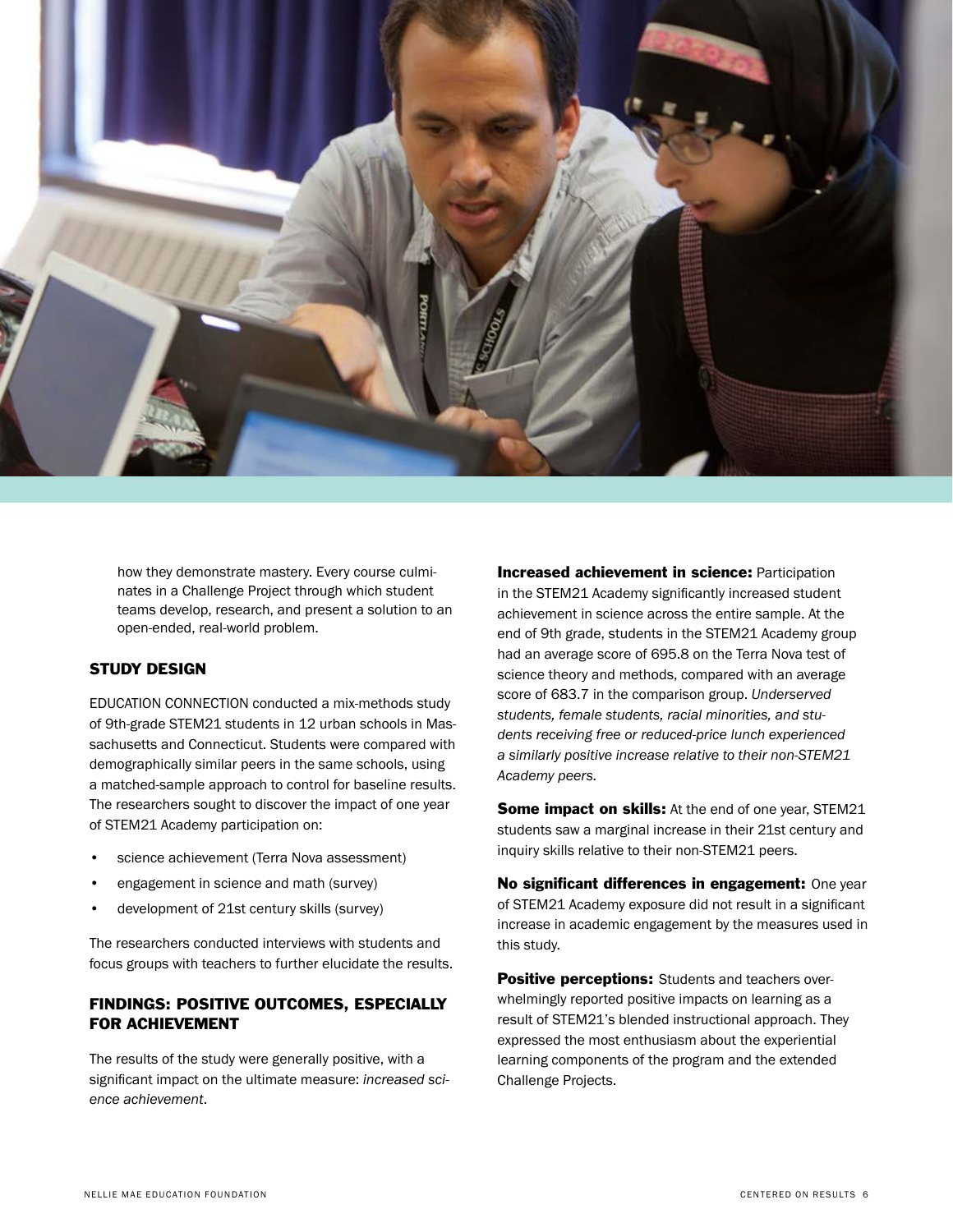### *Study 2*

### FOR THE LOVE OF MATH: STUDENT-CENTERED LEARNING IN SECONDARY MATH



To access the full study, *An Up-Close Look at Student-Centered Math Teaching: A Study of Highly Regarded High School Teachers and Their Students,* visit: [nmefoundation.org/](http://www.nmefoundation.org/resources/student-centered-learning/an-up-close-look-at-student-centered-math-teaching) **[resources](http://www.nmefoundation.org/resources/student-centered-learning/an-up-close-look-at-student-centered-math-teaching)** 

In an era of expanding—and exciting—career opportunities for those with strong problem-solving skills and mathematical facility, far too many students continue to experience mathematics as a rote subject to be endured. Traditional math instruction is likely part of the problem, contributing to lower levels of engagement and widespread underachievement that limits opportunities for individuals and threatens the strength of the nation's workforce. As the calls for better STEM instruction increase in intensity—and the new Common Core State Standards push students to apply mathematical concepts and formulate and solve complex problems—educators struggle to find ways to engage students deeply in math, helping them master rigorous content and discover value and meaning in mathematical thinking.

The American Institutes for Research (AIR) set out to explore how student-centered instruction influences engagement and achievement in the classrooms of highly regarded high school math teachers. While many aspects of student-centered learning apply across all subject areas, the research focused on four practices that are math specific:

- 1. Students use mathematical reasoning to understand the "why" as well as the "how."
- 2. Students communicate their thinking and critique the reasoning of others.
- 3. Students make connections between and among mathematical concepts and real-world concepts.
- 4. Students engage and persevere in solving complex mathematical problems.

### STUDY DESIGN

The study sample includes 22 highly regarded math teachers whose teaching styles represent a mix of more traditional and student-centered approaches. Researchers used scored observations of classroom videos, sample assignments, and teacher surveys to assign each teacher a composite measure of student-centeredness, and then used two quantitative methods to measure the impact of studentcentered practices on student engagement (as measured by a student survey) and problem-solving skills (as measured by a brief, validated assessment).

### **Techniques that Foster Student-Centered Learning in Math**

#### DISCUSSION TECHNIQUES

- Focus on the "why" as well as the "how."
- Encourage students to justify and explain their solution strategies.
- Encourage students to critique the mathematical reasoning of others.
- Support students by advancing, but not taking over, their thinking as they engage in productive struggle with mathematics.

### INSTRUCTIONAL TASKS

- Allow for multiple entry points and solution methods.
- Challenge students to reason about mathematics by looking for patterns, make conjectures, conduct explorations, examine connections between and among concepts, and justify solutions.
- Make explicit the connections between mathematics and real-life experiences.
- Encourage the use of different tools, including technology, to explore and solve problems.
- Provide collaborative opportunities for students to communicate about and critique each other's reasoning.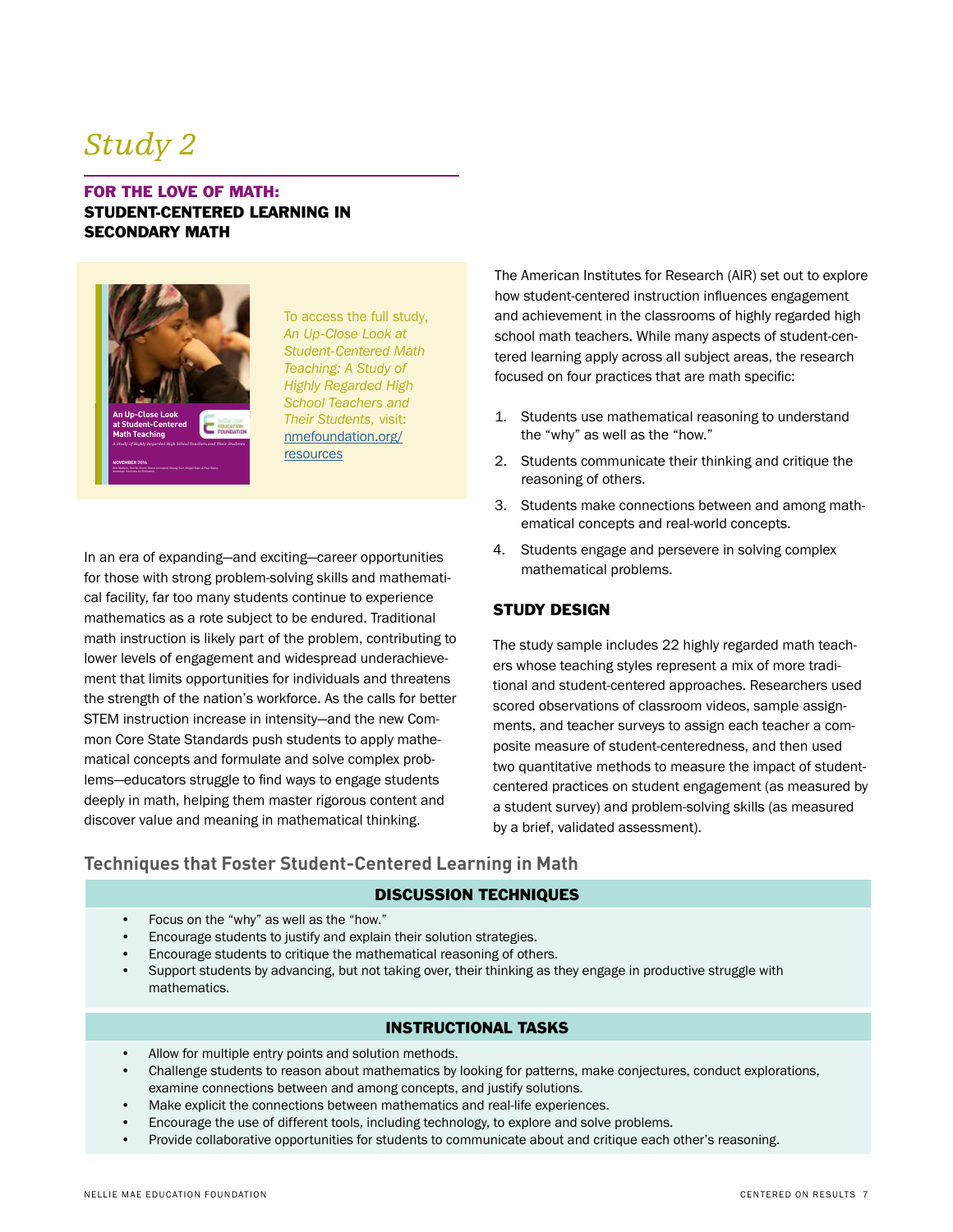

They took a deeper look at seven classrooms, using case studies to provide rich descriptions of how more student-centered and more traditional lessons play out in daily lessons. Teachers and students provided additional insights through interviews and focus groups.

### FINDINGS: BENEFITS INCREASE WITH STUDENT-CENTERED PRACTICE

The researchers quickly discovered that the teachers fell along a continuum of practice; most implemented a mix of traditional and student-centered techniques. They found that teachers who implemented student-centered approaches most regularly:

- Believed in the importance of student-cen**tered methods**, attesting to the value of providing students with opportunities to explore, communicate, and reason in mathematics.
- Worked in schools that focused on preparing students for a variety of future pathways and that emphasized a broad set of life skills over test scores and other traditional markers of achievement, such as Advanced Placement course participation.
- Had flexibility in lesson design and access to materials, including textbooks that support more exploratory learning.

Students in the target classrooms had positive things to say about all of the highly regarded teachers in the study, but the benefits increased for those with teachers who implemented student-centered practices most regularly.

Furthermore, these differences resulted in measurable, positive outcomes for students. Students who are engaged in class are able to learn more, achieve more, and develop deeper connections to the subject area. In this study, *students in the more student-centered classrooms reported both higher levels of engagement and having learned more in clas*s.

The true test of any approach is whether it actually improves student learning. In this study, students in all classrooms took a portion of the internationally validated PISA math test, which emphasizes the kinds of conceptual math skills that students will need in the workforce. Holding constant prior math achievement, *students in more student-centered classrooms scored significantly higher.*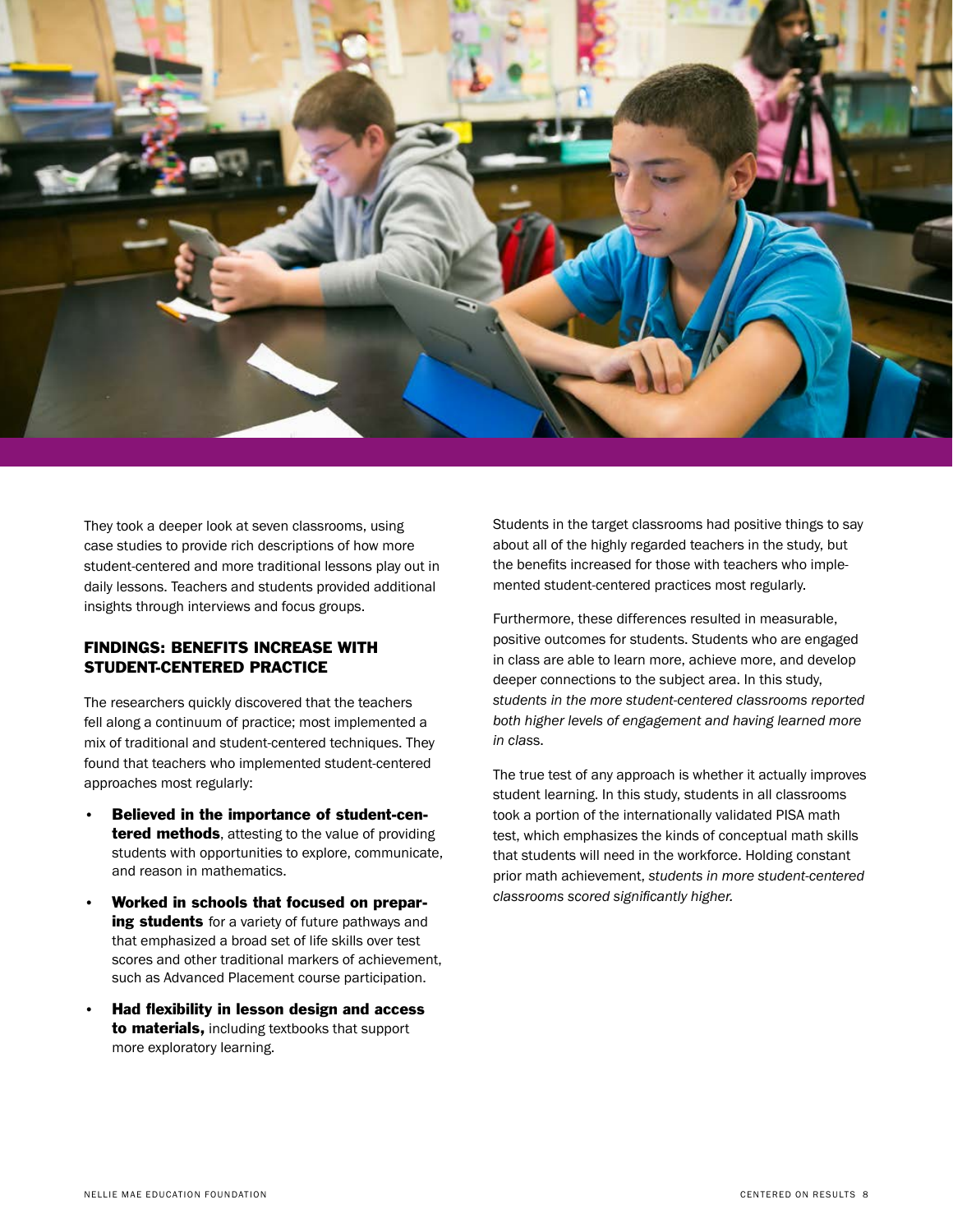### *Study 3*

### STUDENT-CENTERED SCHOOLS: ADDRESSING THE OPPORTUNITY GAP IN FOUR CALIFORNIA SCHOOLS



To access the full report and case studies for each school, please visit: [nmefoundation.org/](http://www.nmefoundation.org/resources/student-centered-learning/student-centered-schools-study-closing-the-opportu) [resources](http://www.nmefoundation.org/resources/student-centered-learning/student-centered-schools-study-closing-the-opportu)

In many public and private schools serving affluent youth, students regularly make choices about their own learning, engage in active and authentic learning tasks, and receive support tailored to their needs. In these schools, the principles of student-centered learning are simply considered good practice. However, the same is not true for low-income youth and students from other underserved groups, who are far less likely to encounter the type of active, engaging, personalized classroom experiences that more privileged families take for granted. To help address this opportunity gap, the Stanford Center for Opportunity Policy in Education (SCOPE) undertook a study of four non-selective California high schools whose student-centered approaches are garnering strong results with low-income students of color.

### STUDY DESIGN

The study focuses on four high-achieving urban schools in California, two that are part of the statewide Linked Learning initiative, which blends rigorous academics with workplace learning, and two that are members of the Envision Education charter school network, which emphasizes personalized learning and 21st century skills. Researchers compared short- and long-term student outcomes to similar students in the same districts and tracked the progress of graduates into their first years of college. They used interviews, observations, surveys, and a document review to capture the specific practices and conditions in each school that enable strong student outcomes.



#### TRANSFORMING A COMMUNITY, ONE STUDENT AT A TIME

Life Academy of Health and Bioscience, a small public high school in the Fruitvale neighborhood of East Oakland, was born out of a community movement for quality small schools. The small, non-selective school aims to interrupt patterns of injustice and inequity in Oakland through transformative learning experiences that equip students to succeed in college and medical careers.

The school's unique model includes: an inquiry approach to instruction, a four-year advisory program, interdisciplinary performance assessments, career internships for every 11th- and 12th-grade student, an array of interest-driven classes, and school-wide rituals, like the "fire walk" through which students prove themselves ready to advance to the 11th-grade. The curriculum culminates with the senior research paper, when students examine a question emerging from their internship experience and defend their findings to a panel of faculty, students, and community members.

Life Academy serves an exceptionally highneed student population—99% qualify for free or reduced-price lunch, and approximately 50% of students' parents did not complete high school—while boasting the highest percentage of graduates meeting the eligibility requirements for California's public universities in Oakland and the second highest enrollment rate in the state's public four-year university system. As the school's record of success has spread, it draws lottery applications from students across Oakland who seek a safe school environment and a "real chance" at attending college.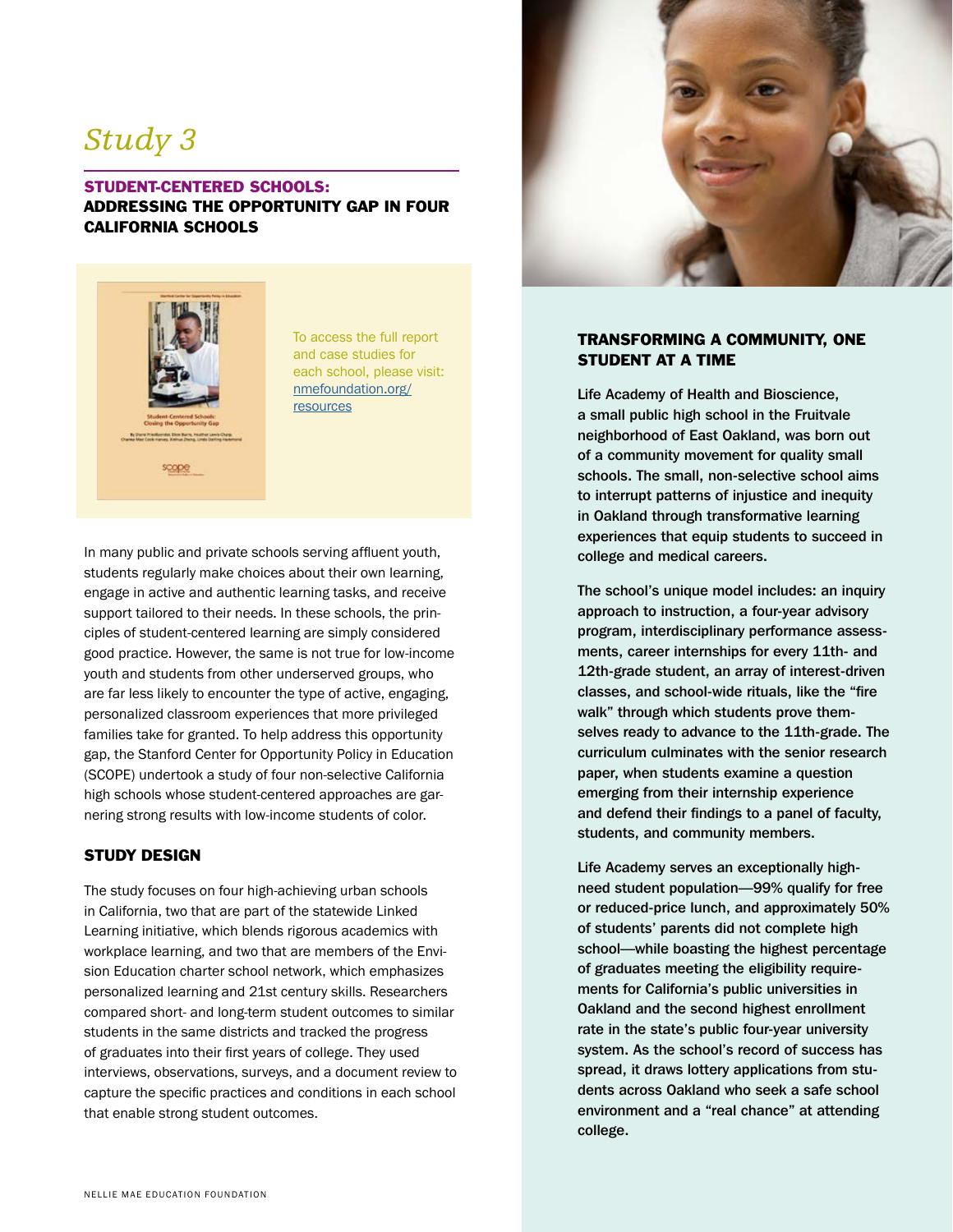### **Outstripping State and District Averages**

|                                                                 | <b>CITY ARTS AND</b><br><b>TECHNOLOGY</b><br><b>HIGH SCHOOL</b>                       |                 | <b>IMPACT ACADEMY</b><br>OF ARTS AND<br><b>TECHNOLOGY</b>          |                 | <b>DOZIER-LIBBEY</b><br><b>MEDICAL HIGH</b><br><b>SCHOOL</b>                                          |                 | <b>LIFE ACADEMY</b>                                         |     |              |
|-----------------------------------------------------------------|---------------------------------------------------------------------------------------|-----------------|--------------------------------------------------------------------|-----------------|-------------------------------------------------------------------------------------------------------|-----------------|-------------------------------------------------------------|-----|--------------|
| <b>LOCATION</b>                                                 | <b>SAN FRANCISCO</b>                                                                  |                 | <b>ANTIOCH</b>                                                     |                 | <b>HAYWARD</b>                                                                                        |                 | <b>OAKLAND</b>                                              |     |              |
| <b>SCHOOL TYPE</b>                                              | DISTRICT-APPROVED<br>INDEPENDENT CHARTER,<br>OPERATED BY ENVISION<br><b>EDUCATION</b> |                 | <b>DISTRICT SCHOOL</b><br>PARTNERED WITH<br><b>LINKED LEARNING</b> |                 | <b>DISTRICT-APPROVED</b><br><b>INDEPENDENT CHAR-</b><br>TER, OPERATED BY<br><b>ENVISION EDUCATION</b> |                 | <b>DISTRICT SCHOOL</b><br>PARTNERED WITH<br>LINKED LEARNING |     |              |
| STUDENT ENROLLMENT                                              | 397                                                                                   |                 | 639                                                                |                 | 462                                                                                                   |                 | 338                                                         |     |              |
| % FREE/REDUCED LUNCH                                            | 70%                                                                                   |                 | 48%                                                                |                 | 59%                                                                                                   |                 | 99%                                                         |     |              |
| % STUDENTS OF COLOR                                             | 92%                                                                                   |                 | 78%                                                                |                 | 90%                                                                                                   |                 | 98%                                                         |     |              |
|                                                                 | <b>SCHOOL</b>                                                                         | <b>DISTRICT</b> | <b>SCHOOL</b>                                                      | <b>DISTRICT</b> | <b>SCHOOL</b>                                                                                         | <b>DISTRICT</b> | <b>SCHOOL DISTRICT</b>                                      |     | <b>STATE</b> |
| 2012 COHORT<br><b>GRADUATION RATE</b>                           | 85%                                                                                   | 82%             | 94%                                                                | 74%             | 92%                                                                                                   | 71%             | 71%                                                         | 59% | 79%          |
| % COMPLETING COURSES<br>REQUIRED FOR UC/CSU<br><b>ADMISSION</b> | 99%                                                                                   | 56%             | 96%                                                                | 24%             | 100%                                                                                                  | 44%             | 87%                                                         | 51% | 38%          |

*UC/CSU STANDS FOR UNIVERSITY OF CALIFORNIA/CALIFORNIA STATE UNIVERSITY*

### IMPRESSIVE OUTCOMES AT EACH STAGE

The students in the four schools—who are overwhelmingly low-income and majority black and Latino—significantly outperform peers in surrounding districts:

- Outpacing peers on state assessments: Students in all four schools made greater gains on the California Star Test (English Language Arts) and California High School Exit Exams (ELA and math) than demographically similar students with equivalent baseline skills. The value added was even greater for students from low-income families and for those with parents who had not attended college.
- Graduating more students: The schools' graduation rates significantly exceed their districts'; in three of the study schools, graduation rates also dramatically exceed the statewide average. This positive differential is especially large for English language learners and for low-income, African-American, and Latino subgroups.
- **Preparing students for college entry:** The schools have greatly reduced the college preparation gap, with 87-100% of their students completing the full set of "a-g" courses required for admission into the California state college system. Statewide, only 38% of students meet this bar.
- Persisting in college: In the two schools that have been operating longest and are therefore able to track student attainment beyond high school, the college persistence rates of alumni far exceed the national average, particularly for first-generation college goers; 97% of graduates from City Arts and Technology High School who enrolled in four-year colleges, and 69% of those from Life Academy, remained enrolled for a fourth year.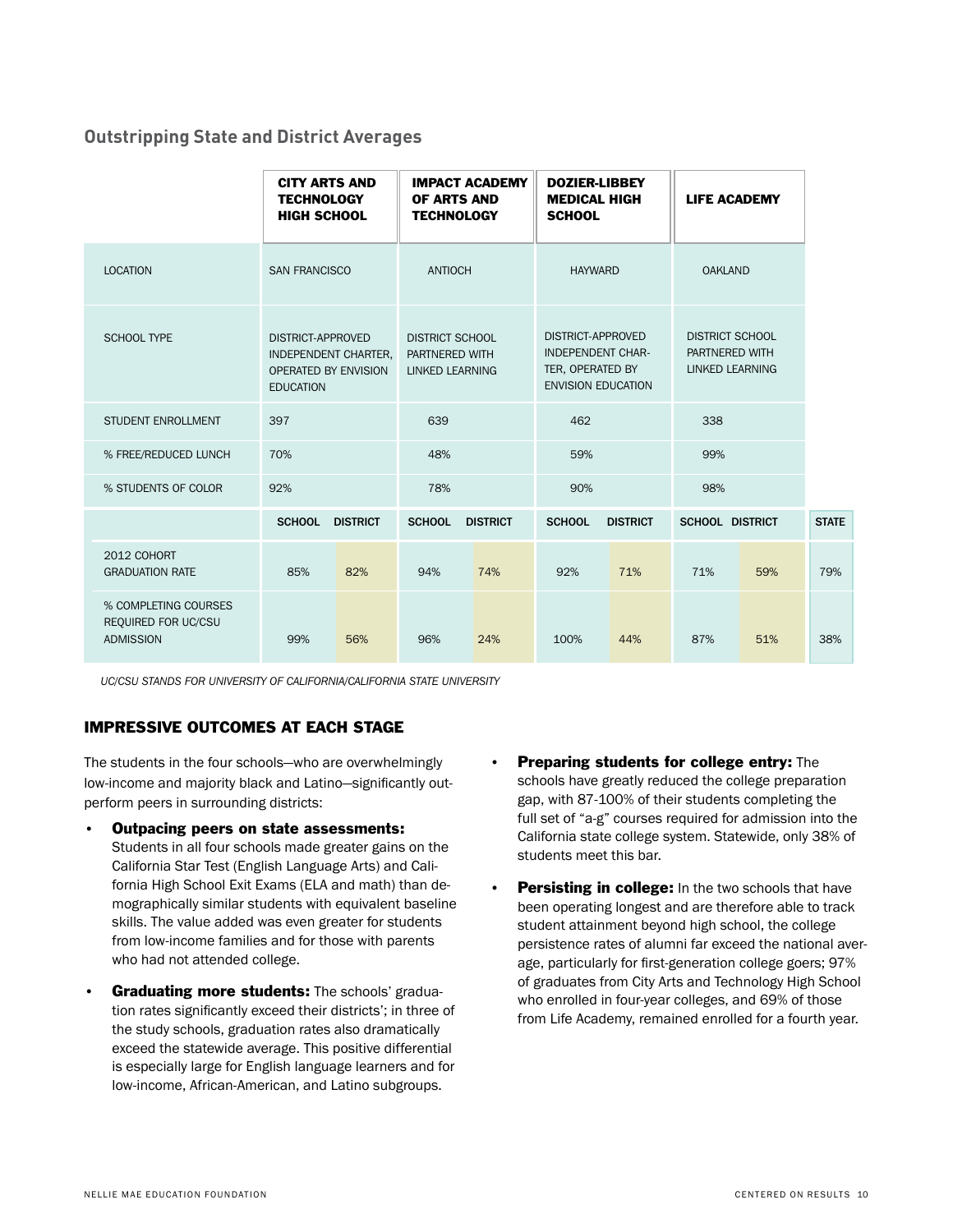

### PRACTICES THAT PROMOTE SUCCESS

The four schools vary in design and curricular focus, but researchers identified several crosscutting features that appear to contribute to student success in a high-need urban context.

- **Strong school vision:** Faculty and staff demonstrate an unrelenting belief that every student has the potential to achieve high academic standards and attend college. This belief informs every element of their work.
- **Focus on relationships:** Through formal structures like advisory and a school culture that emphasizes student voice and community connections, the staff make it their business to know each student well, build strong relationships, and celebrate success.
- Rigorous, relevant, and engaging instruction: The schools aim to prepare students who can excel in dynamic, information-rich environments through curricula that emphasize real-world connections, analytical thinking, inquiry, collaboration, communication, and student leadership and autonomy.
- **Mastery as the goal:** Every student is held to a high standard, with time and resources used flexibly to help them get there. Ongoing performance-based assessments help teachers and students track progress to mastery.
- Substantial and differentiated supports: The schools employ in-class and out-of-class strategies to build student confidence and motivation and to address low academic skills and other challenges related to poverty and language fluency.
- Investment in staff capacity and leadership: To nurture and sustain the student-centered practices at the heart of each school model, the leaders invest in: developing a shared vision, distributing leadership among staff, regular grade-level teacher collaboration, and opportunities for teachers to build instructional expertise and to reflect on practice.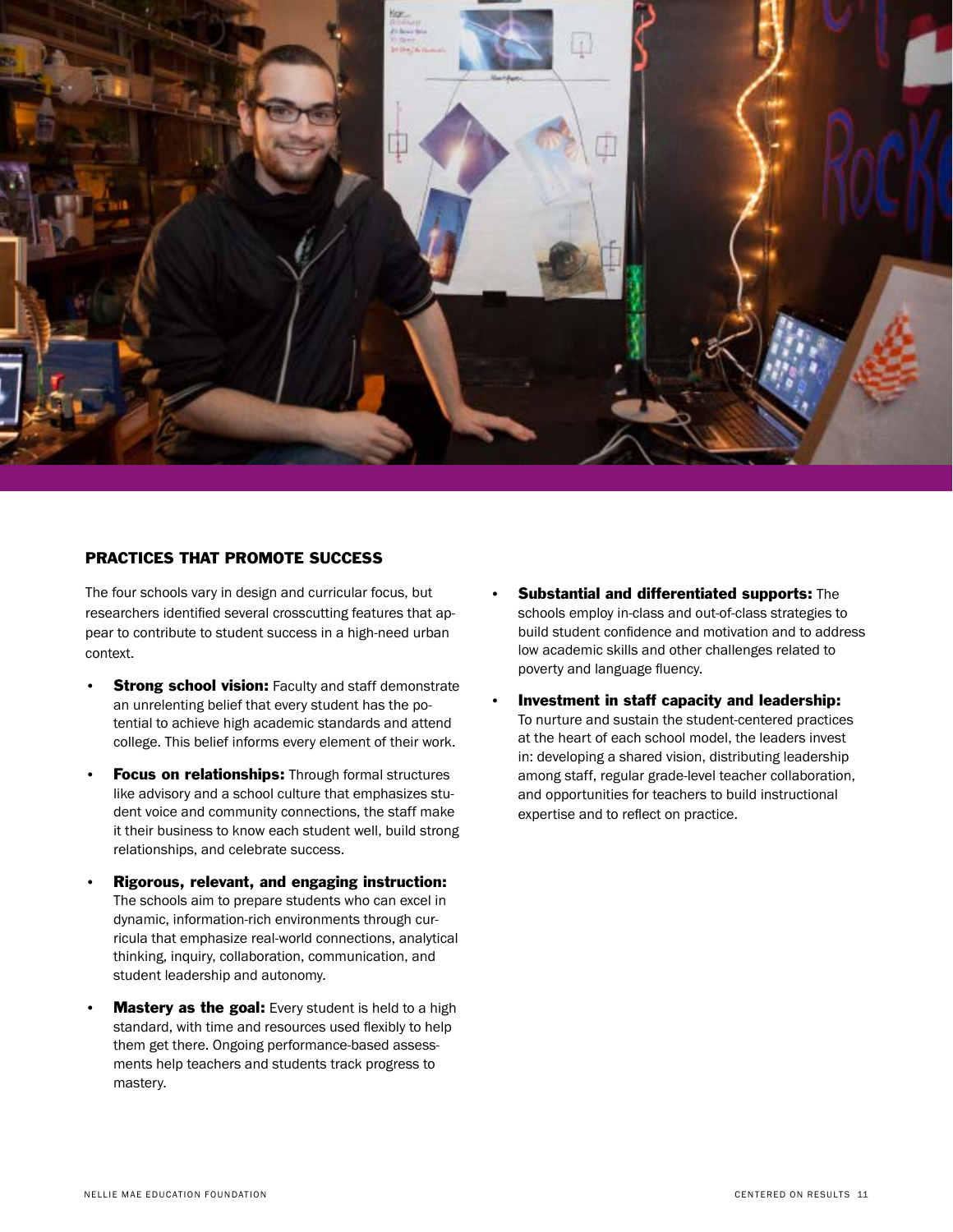

### *Conclusion*

### EMERGING RESEARCH FOR A DEVELOPING FIELD

The studies presented here offer new evidence and insights about how student-centered practices contribute to deeper learning in secondary schools. *All three studies found benefits to student-centered learning, with some of the most positive outcomes for students traditionally underserved by schools.* 

This small group of relatively short-term research projects is just the beginning of the work of building a body of literature that can tell us how student-centered learning works, when, and for whom. The strength of the findings varied considerably across these studies—not surprising, given the range of models investigated and methodologies used, including varied practices and different measures. Student-centered learning encompasses an array of classroom practices, implemented in many unique school and community contexts. What works in one setting will only carry over to the next if other key factors are in place, including adequate resources, supports, and quality of implementation.

The variety of measures used in these studies, while appropriate to the specific questions and outcomes being investigated, also mean that the results are not directly comparable. Each research team built on existing, validated instruments where possible and created new ones as necessary to capture outcomes like student engagement and deeper learning, which traditional achievement tests are not designed to measure.

Given the emerging state of the field, a lack of common definitions of practice and agreed-upon research methodologies is not surprising; similarly, conversations about which student outcomes might be most sensitive to student-centered approaches, which outcomes matter most in the long run, and how to best to measure them are far from settled.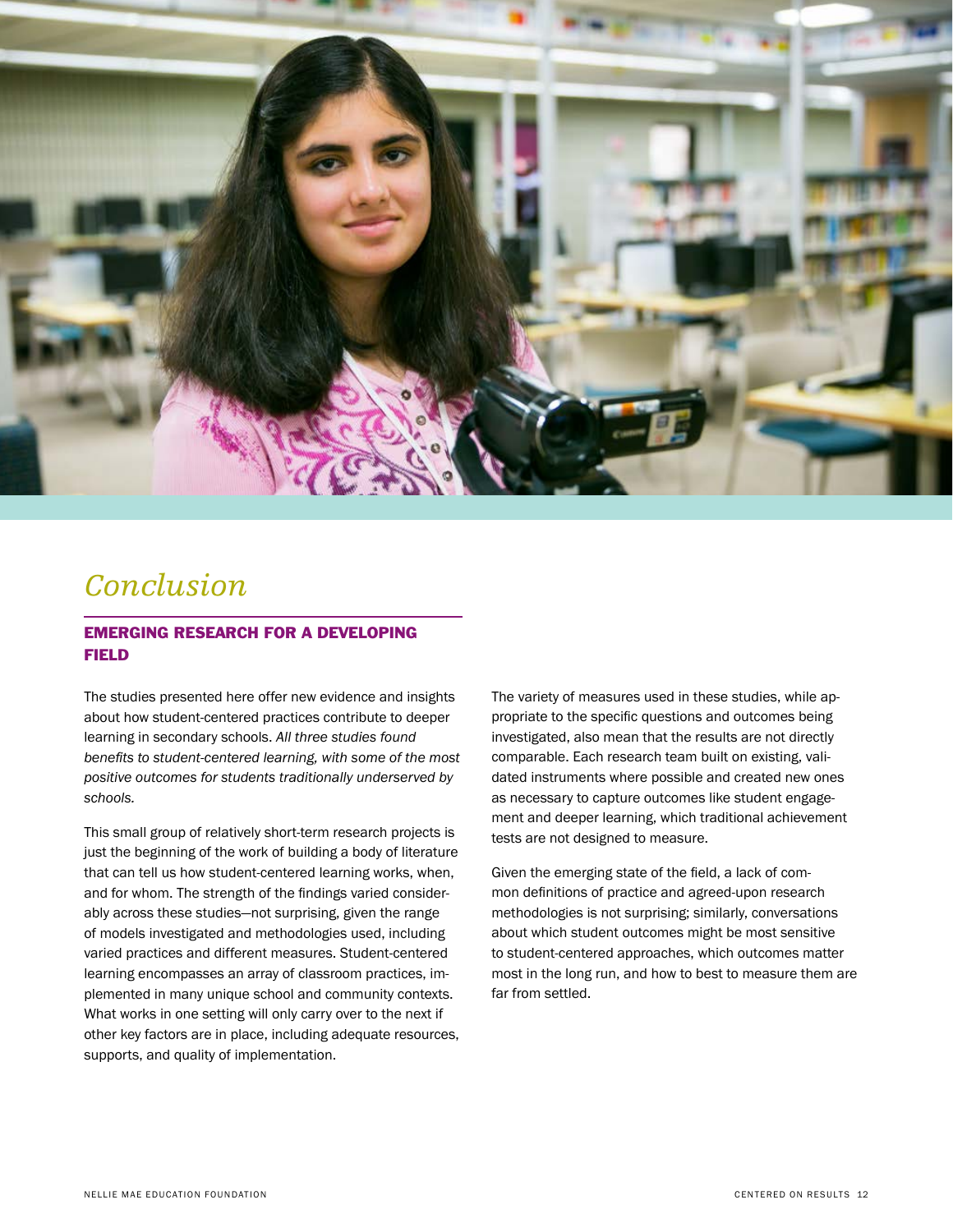### INSIGHTS AND CONSIDERATIONS FOR MOVING **AHEAD**

While the studies did not all cover the exact same territory, a few themes emerged that can be useful to others working to foster more student-centered approaches in K-12 schools.

- 1. Teachers who implemented a higher degree of student-centered practices had larger gains in student outcomes. Rather than thinking about teachers (and schools and classrooms) as "student-centered" or "not student-centered," this research suggests that there is a continuum of practice. Even teachers who consider themselves to be more traditional may use student-centered practices some of the time, and vice versa. We still have much to learn about the specific practices and the frequency of use that leads to the strongest outcomes.
- 2. School culture matters. While a teacher's own beliefs about educational approaches certainly affect their practice, educators are working within the context of a school's culture, curriculum, policies, and the philosophy of the school and district leaders. These studies suggest that such contextual factors can influence the type and degree of student-centered teaching and learning that takes place in a school.
- 3. Teachers need support. Implementing studentcentered practices effectively requires a highly developed set of skills and understanding. To become an effective student-centered practitioner, teachers need:
	- Quality, ongoing professional development that includes access to examples of high-quality, student-centered learning in action.
	- Adequate time for collaboration, planning, and review of lessons and student work.
	- Curriculum, assessment, and instructional tools that support student-centered methods.
	- Human capital policies—including those guiding teacher preparation, induction, evaluation, and advancement—that recognize and promote student-centered practices.
- 4. We need clearer definitions and examples of student-centered practice across disciplines. While some facets of student-centered learning can be applied across subject areas, the ways in which students learn best will vary according to the content at hand. As teachers and those who support them look for entry points for developing a more student-centered practice, they can benefit from more nuanced definitions and examples within their own subject areas.



This new body of research sponsored by the Nellie Mae Education Foundation represents an important step in understanding the impact of student-centered learning. The studies presented here build on decades of work in education, psychology, and other sciences, forging new territory with rigorous impact analyses and fine-grained illustrations of student-centered learning on the ground in schools. Across the three studies, student-centered learning shows promise as a way to engage and motivate young learners, deepen their interactions with academic content, and achieve the positive outcomes that pave the way to long-term success.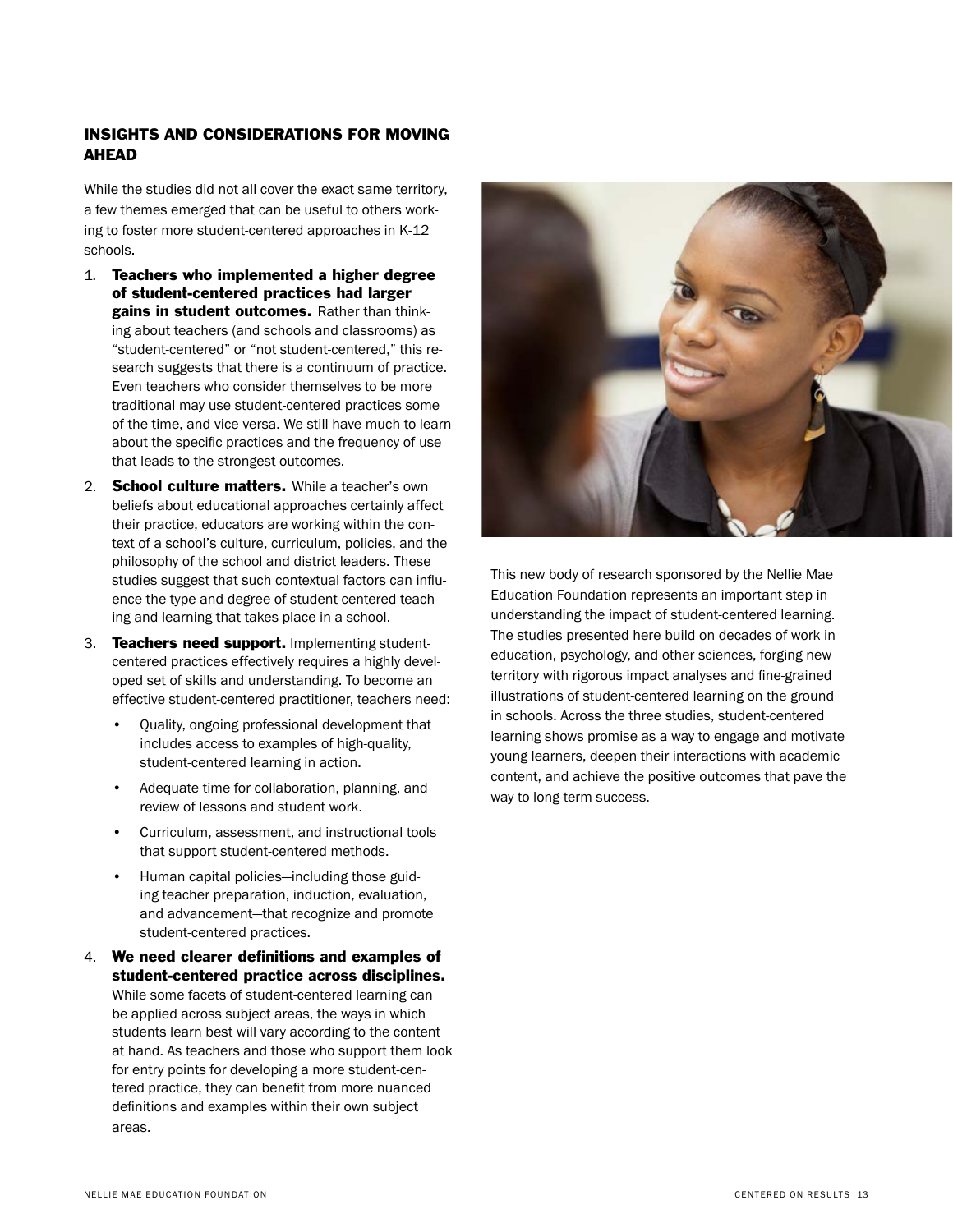### *References*

Conley, D. T. (2012). *A complete definition of college and career readiness.* Eugene, OR, Educational Policy Improvement Center.

Darling-Hammond, L. and B. Falk (2013). *Teacher learning through assessment: How student-performance assessments can support teacher learning.* Washington, DC, Center for American Progress.

Farrington, C. A., M. Roderick, et al. (2012). Teaching adolescents to become learners. *The role of noncognitive factors in shaping school performance: A critical literature review.*  Chicago, IL, University of Chicago Consortium on Chicago School Research.

Hess, K. and B. Gong (2014). *Ready for college and career? Achieving the Common Core State Standards and beyond through deeper, student-centered learning.* Quincy, MA, Nellie Mae Education Foundation.

Mehta, J. (2013). *The allure of order: High hopes, dashed expectations, and the troubled quest to remake American schooling*. Cambridge, Oxford University Press.

Wolfe, R. E., A. Steinberg, et al., Eds. (2013). *Anytime anywhere: Student-centered learning for schools and teachers.* Cambridge, MA, Harvard Education Press.

Zeiser, K., J. Taylor, et al. (2014). *Evidence of deeper learning outcomes. Findings from the Study of Deeper Learning: Opportunities and Outcomes.* Washington, DC, American Institutes for Research.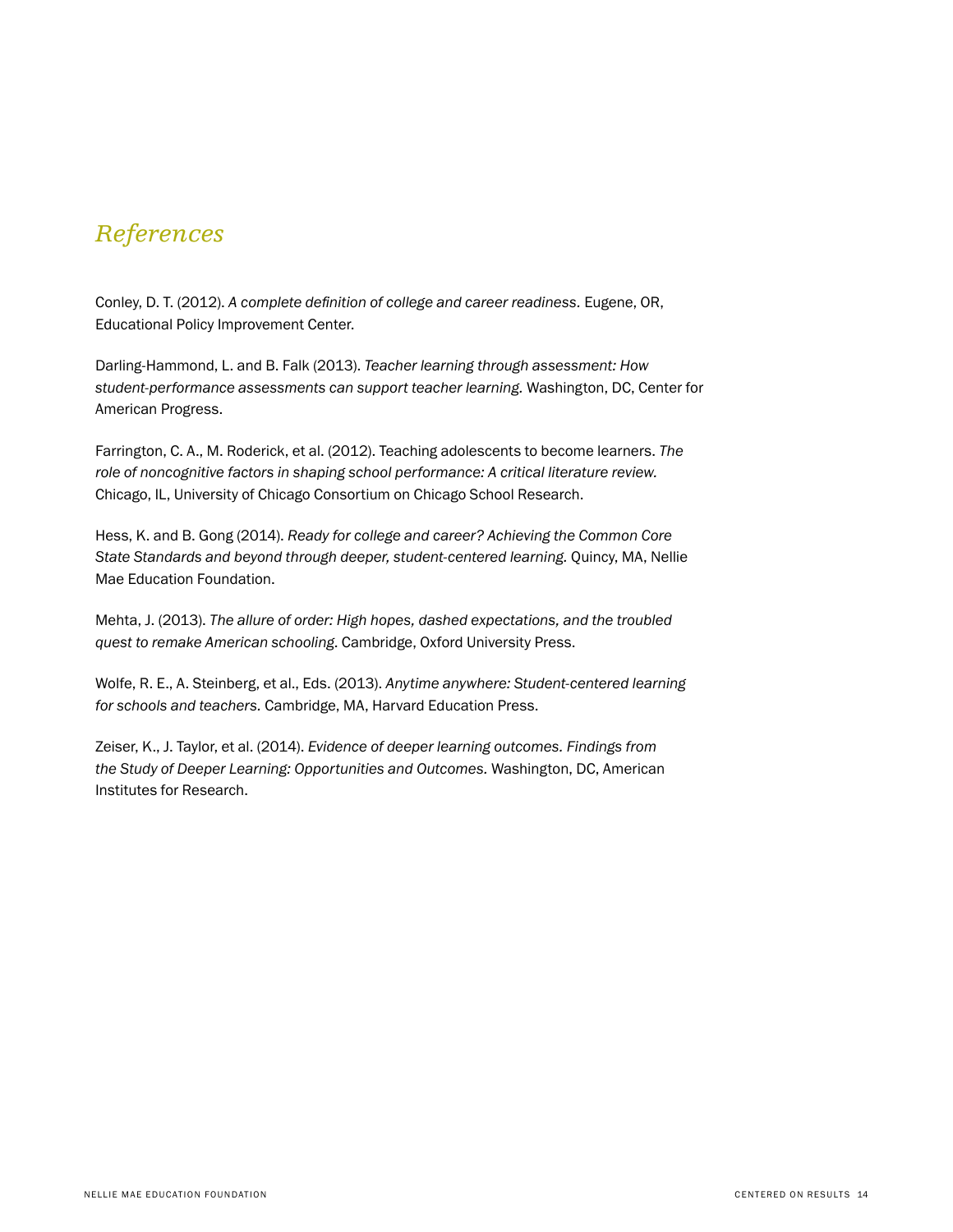### *About the Researchers*

### **STANFORD CENTER FOR OPPORTUNITY POLICY IN EDUCATION (SCOPE)**

[The Stanford Center for Opportunity Policy in Education \(SCOPE\) w](https://edpolicy.stanford.edu/)as founded in 2008 to foster research, policy, and practice to advance high quality, equitable education systems in the United States and internationally. SCOPE engages faculty from across Stanford and from other universities to work on a shared agenda of research, policy analysis, educational practice, and dissemination of ideas. SCOPE is an affiliate of the Stanford University Graduate School of Education and the Center for Comparative Studies in Race and Ethnicity (CCSRE) at Stanford.

#### **AMERICAN INSTITUTES FOR RESEARCH (AIR)**

[The American Institutes for Research \(AIR\)](http://www.air.org/) is a nonpartisan, not-for-profit organization that conducts behavioral and social science research and delivers technical assistance both domestically and internationally in the areas of health, education, and workforce productivity. AIR's mission is to conduct and apply the best behavioral and social science research towards improving people's lives, with a special emphasis on the disadvantaged.

#### **EDUCATION CONNECTION**

[EDUCATION CONNECTION](http://educationconnection.org/) is one of Connecticut's six Regional Service Centers, which works collaboratively with school districts to provide educational and related services. EDUCATION CONNECTION's mission is to promote the success of school districts and their communities. EDUCATION CONNECTION provides services and programs focused on early childhood, adults and community, teaching and learning, student services, and school services.